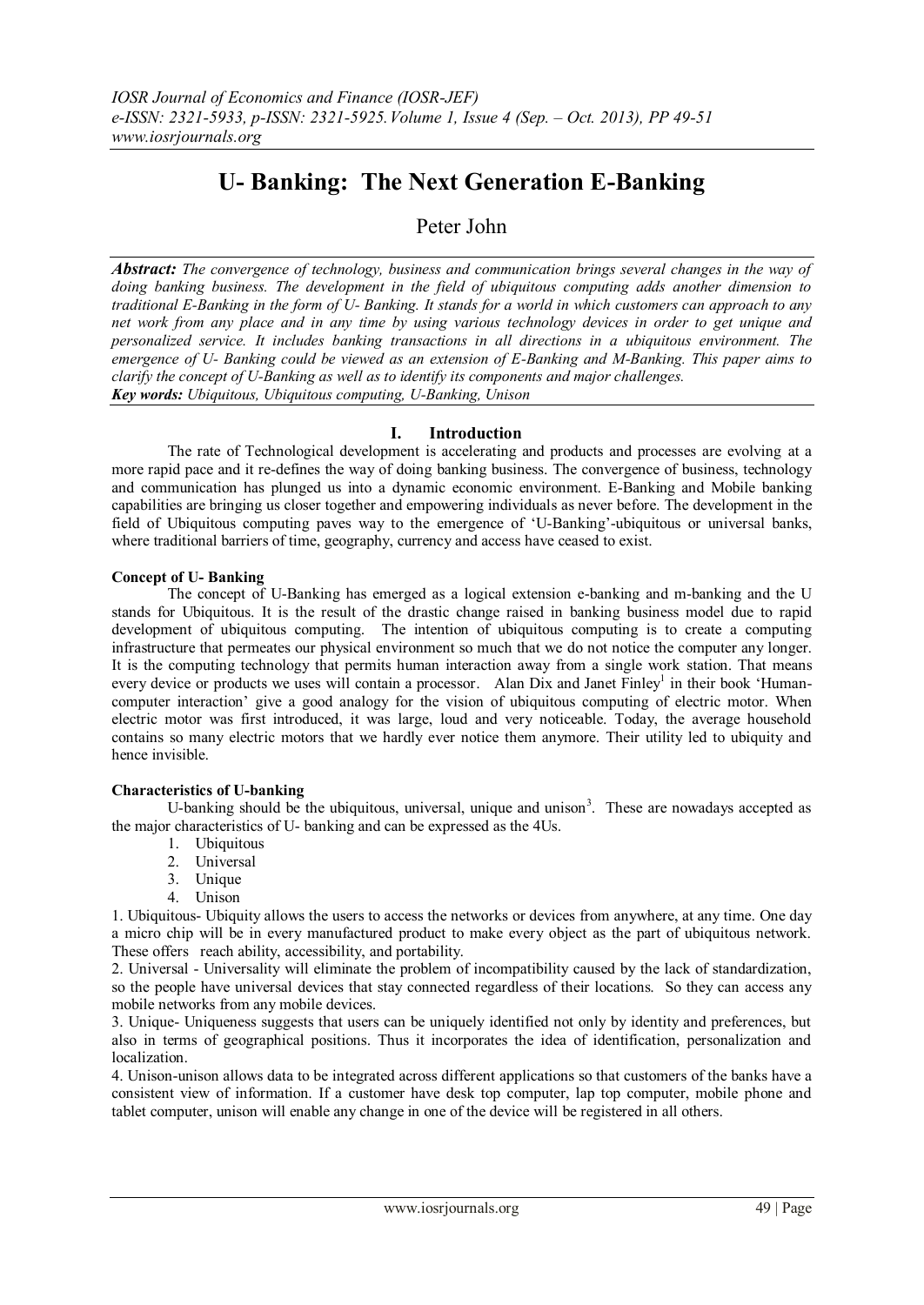### **Components of U- banking**:

- a. Traditional e-banking- E-banking is the most established type of banking performed through digital means. Banks are using it as a part of their traditional business or as a pure online banking model. By the way, ebanking uses Internet for both communication and business transactions.
- b. Ubiquitous banking or U-banking is the combination of traditional e-banking and wireless, television, voice and silent banking. This combination enables interaction and transaction anywhere and everywhere, even without online connection. Thus, U- banking integrating five types of business models
- c. Traditional e-banking -E-banking is the type of banking performed through digital means. Banks are using it as a part of their traditional banking or as a pure online banking business model. By the way, e-banking uses Internet for both communication and banking transactions.
- d. M-banking (Mobile banking) Wireless banking is a key part of u-banking, because it creates the possibility for communications between people, businesses, banks and objects to happen anywhere and anytime. Mobile and wireless devices are enabling banks to conduct business in more efficient and effective ways. Wireless banking use mobile and wireless devices for both communication and banking transactions.
- e. V- Banking (Voice banking) V-banking is a banking based on listening and speaking. An increasing number of businesses and banks are using computerized voice technologies: speech recognition, voice identification, and text-to-speech. Voice banking enables businesses to reduce call-center operating costs and improve customer service.
- f. T-Banking(Television banking)- Television banking is a banking business model, which provides a new audio visual away and the diversity of choice by broadcasting the banking products information in the 24hour nonstop television channels.
- g. S-banking (Silent banking)- Silent banking uses advanced tagging and sensor technologies, as well as wireless mobile communications, to make everyday objects intelligent and interactive, creating new information and value streams. Here the objects can communicate and banking business takes place without human interaction. For example, radio frequency identification (RFID) chips allow the tagging, tracking, and monitoring of objects along a bank's product's supply chain.

#### **U- Banking-Challenges**

Junglas and Watson<sup>3</sup> are arguing that u-banking is opening new era in e-banking, starting with ebanking and continuing with m-banking. At the same time it faces several challenges;

1. Scalability- during the phase of further development U banking will include more and more customers, devices, applications and interaction among them. With the increase in the number of users and devices further development in applications will be needed.

2. Heterogeneity- there are many types of devices whether they are mobile phones or tablets and many of them are based on different plat forms of banking. This heterogeneity becomes an issue in order to ensure a standard and compactable U- banking environment.

3. Integration- Successful functioning of U-banking requires the integration of communication devices. Integration of communication devices in unique platform will be very complex. When increasing numbers of devices are connected the Servers are challenged and it may affect the reliability and quality of service.

4. Personalization and privacy paradox<sup>7</sup>-Personalization process with in U-banking is collecting information on customers who are memorized in their devices. This will help the banks to serve the customer in unique way. However, this process increases the, customer"s concern over privacy protection issue.

5. Changes in organizational structure- U-banking king have significant implications for the firm"s structure. Managers will need to consider what the nature and requirements of u-commerce will mean to existing structures and question whether they are still appropriate or to make modifications.

#### **II. Conclusion**

Ubiquitous computing has opened new possibilities for the banking business. In the context of U banking, the players will be offering new services, new payment tools, and a host of new ways to access to goods and services anytime, anywhere, and anyway. U- Banking could sweep away all notions about brick- and -mortar trade. It can solve many inconvenience of e-banking and can add several new dimensions too. On the basis of the capabilities and potential one can conclude that U-banking will be the next generation E-banking, which is more flexible and resilient.